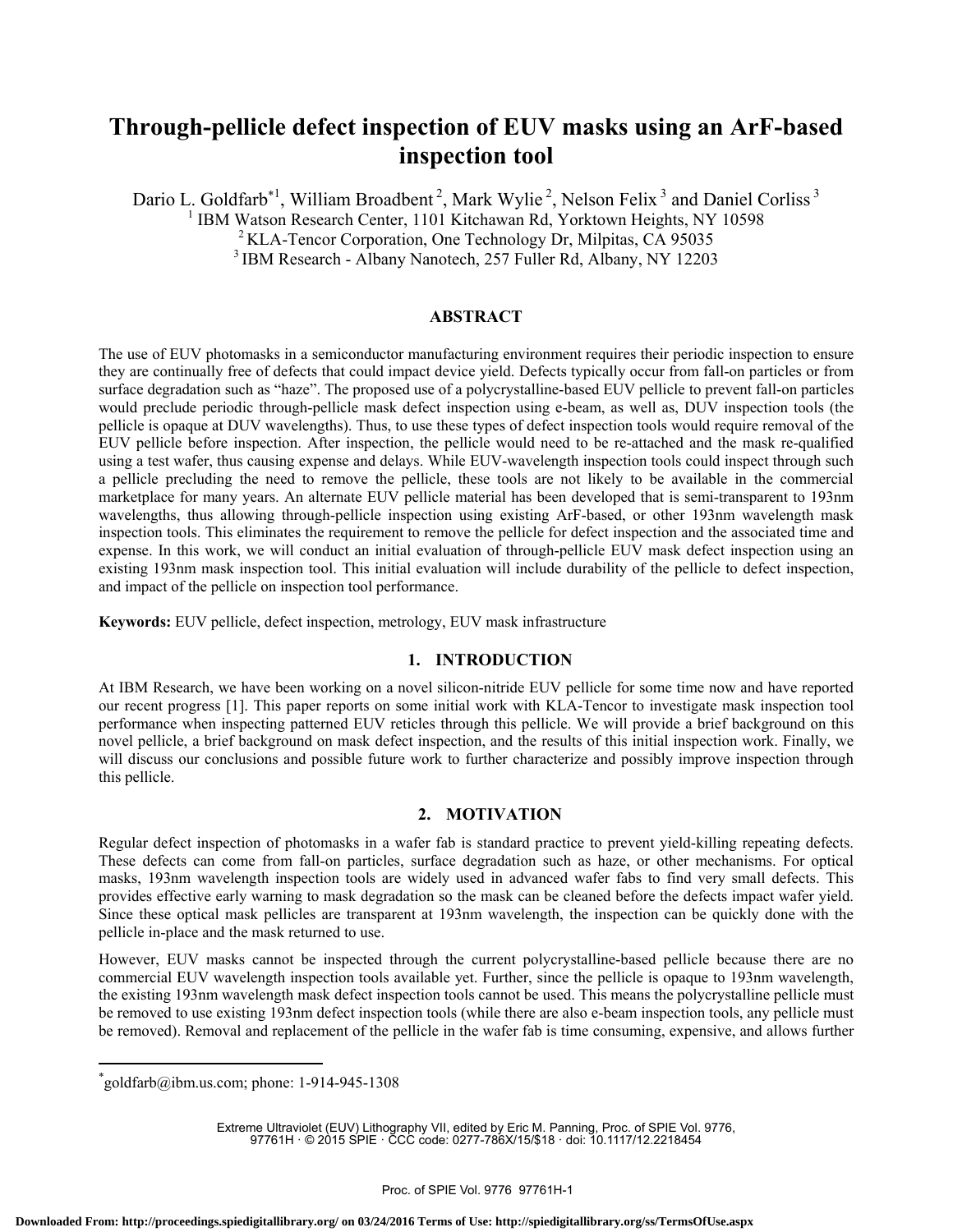contamination of the mask which then requires re-qualification using a test wafer and wafer inspection (adding more time and expense).

As we have reported previously, we have developed a novel silicon-nitride EUV pellicle which is semi-transparent at 193nm wavelength, thus allowing the use of existing 193nm wavelength defect inspection tools to inspect through the pellicle. The goal of this work is to explore 193nm wavelength inspection of EUV reticles through this pellicle assessing durability of the pellicle to inspection, the impact of the pellicle to defect sensitivity, and the impact to inspection throughput.

# **3. SILICON NITRIDE EUV PELLICLE**

The novel silicon-nitride EUV pellicle that we have developed currently has a thickness of 19.6nm. The EUV transmission is about 87% which is similar to the current polycrystalline pellicle; we are investigating further improvements to increase EUV transmission. At 193nm wavelength, the transmission is about 38%.We have developed a fabrication process that results in a full size wrinkle-free pellicle as displayed in the photo in Figure 1.

The current pellicle design has limited heat dissipative properties in vacuum, so, at this point there is a limit to the EUV power it can withstand without wrinkling. We are working on an improved design with better heat dissipative properties which should allow higher EUV power to maintain pace with the EUV scanners.

With the defect inspection work we are reporting in this paper, we will show that initial through-pellicle inspection has now been demonstrated.

#### **3.1 EUV pellicle 193nm transmission**

The graph in Figure 2 shows the 193nm wavelength transmissive and reflective properties of the pellicle by incident angle and polarization. The solid blue line shows reasonable transmission for p-polarized light out to an

incident angle of about 70 degrees – the dotted blue line is for s-polarized light. After consultation with KLA-Tencor, we both agreed this characteristic is suitable for high-resolution defect inspection and decided to proceed with initial testing. The reflected light properties are also shown.

## **3.2 193nm high-NA light collection**

The 193nm wavelength defect inspection tool images the surface of the EUV mask using high-NA optics and an imaging sensor; it then analyzes the images to detect defects. The quality of the images ultimately determines the performance of the inspection tool; therefore, any degradation in image quality caused by the pellicle can adversely affect performance.

The diagrams in Figure 3 show the approximate 193nm wavelength light loss when inspecting through the EUV pellicle with a 193nm defect inspection tool. The left diagram shows two passes through the pellicle along with reflection from the multi-layer; this results in 10% of the incident light available to the inspection tool imaging sensor. The right diagram shows the absorber case with 2% of the incident light available to the inspection tool imaging sensor.

Figure 1: Full-size silicon nitride pellicle



Figure 2: Pellicle transmission and reflection at  $\lambda$ = 193nm



Figure 3: 193nm wavelength light collection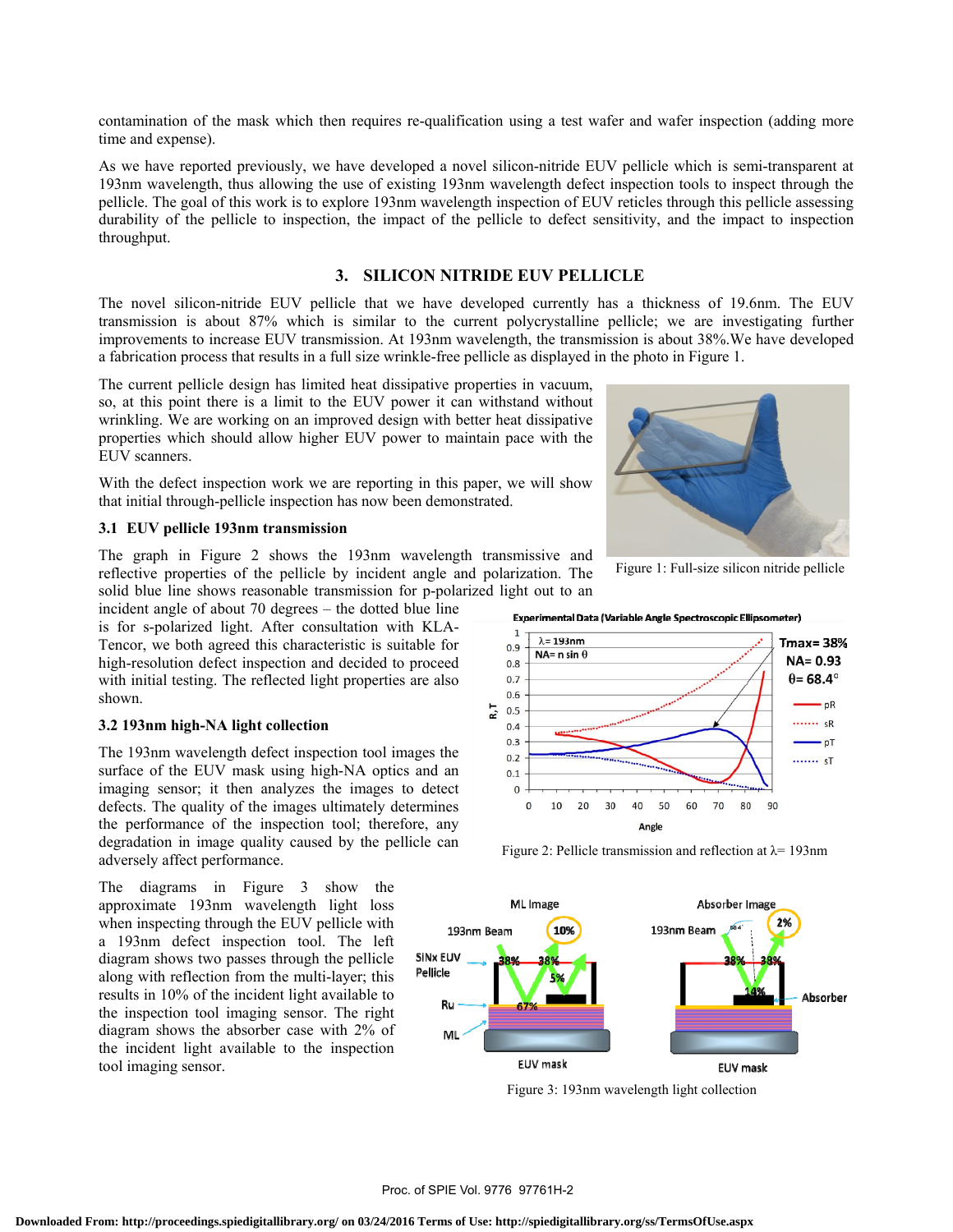For the defect inspection tool, the low transmission means increasing the incident power to reduce imaging noise as much as possible (shot noise and sensor related noise). Further, there is the potential of imaging noise from the reflection from the inner surface of the pellicle. Finally, there is the potential for image quality degradation from variation in transmission versus incident angle.

## **4. TEST EUV MASK WITH EUV PELLICLE**

To conduct this inspection experiment, we obtained an EUV mask which contained various line/space and hole patterns with programmed defects as shown in Figure 4. For this mask, the upper half and lower half of the reticle are identical. We then mounted a pellicle on the lower half to allow inspection experiments with and without the pellicle.

The EUV test reticle contains 1:1 horizontal and vertical line/space patterns from 36nm to 56nm pitch at 1x wafer dimensions (the actual patterns on the reticle are 4x). The hole patterns are both square and rectangular from 21nm to 42nm. There are a variety of programmed defect types in various sizes.



# **5. PHOTOMASK INSPECTION BASICS**

The diagrams in Figures 5 and 6 show the basic operation of photomask inspection consisting of Image Acquisition followed by Image Processing [2,3]. For basic illustration, this example is for transmitted light inspection of an optical reticle since it is easier to describe; the reflected light EUV mask inspection case is analogous.

Figure 4: Actual EUV test mask with EUV pellicle covering lower half



Referring to Figure 5, the inspection tool uses a 193nm wavelength laser for illumination (bottom of figure). For the KLA-Tencor tool, it is a high rep-rate solid state laser followed by special beam conditioning to smooth the pulses; this provides a continuous wave effect at the mask. Continuous wave is an advantage for the pellicle since the peak power density is lower versus inspection tools without pulse smoothing. The diagram shows the transmitted light illuminator below the mask and the high-NA imaging optics above the mask; there is also a reflected light path and illuminator which are not shown.

As shown, the surface of the mask is projected onto an imaging sensor using the high-NA optics. While an advanced 193nm wavelength wafer scanner has 1.35NA imaging at the wafer, it is 0.34NA at the mask due to the 4x reduction. To detect small defects on the mask, the defect inspection tool has

more than 2x the NA of the scanner at the mask. Returning to Figure 5, the mask is mounted on

Figure 5: Mask inspection tool image acquisition (transmitted light case shown)

an X-Y stage which moves it under the 193nm optics in a serpentine scan.

An example of a high-resolution image of a mask geometry is shown to the right in Figure 5. In this case, it is a transmitted light image of a hole. As the reticle is scanned, the image acquisition system outputs a steady stream of images from the reticle surface. The high-speed image stream is analyzed using custom high-speed image processing algorithms executing in a supercomputer.

Referring to Figure 6, a typical multi-die mask is shown; in this case, there are six identical die. Random defects such as fall-on particles or haze can be readily detected by comparing the



**Figure 6:** Mask inspection tool image processing (optical mask case shown)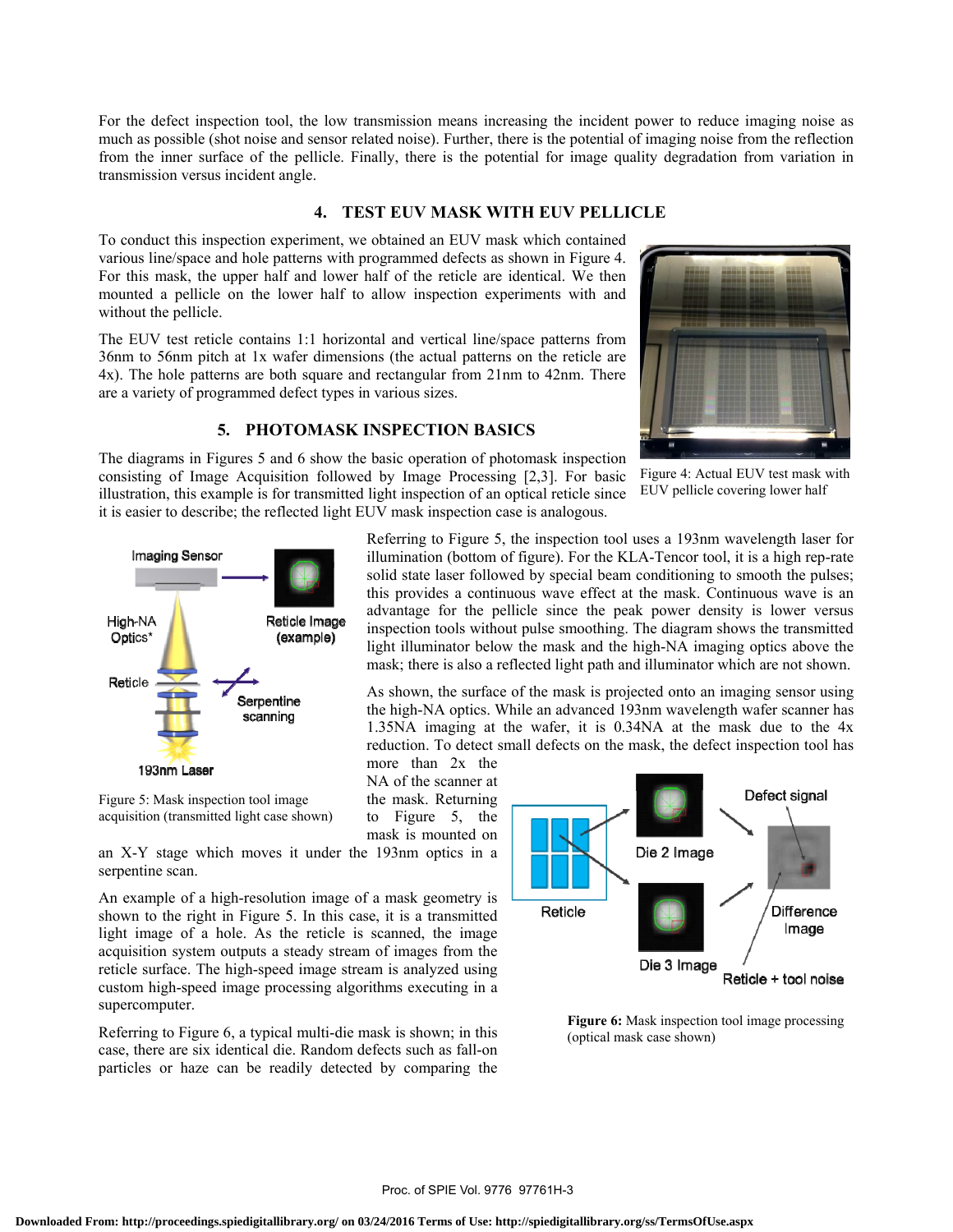images from two of the die, and then flagging anything that is different. In this case, during image processing, the geometry from die 2 is overlaid with the identical geometry from die 3 and any significant differences are flagged. For illustration, the lower left corners of the holes don't match which is then flagged as a defect. Notice in the difference image that there are some subtle differences in the rest of the hole. This is the result of subtle errors on the reticle and subtle errors in the inspection tool which are collectively referred to as "noise". The defect detection threshold is set to ignore these subtle differences while detecting the larger differences. Clearly, if the pellicle increases the "noise", then the detection threshold will need to be raised, thereby reducing defect detection sensitivity.

# **6. TEST RESULTS**

## **6.1 Risks being assessed**

Table 1 first lists the risks to the EUV pellicle itself of inspecting it with a 193nm wavelength defect inspection tool (lines 1, 2, and 3). The table then lists the risks to inspection tool performance of inspecting through this EUV pellicle versus no pellicle (lines 4, 5, and 6).

Lines 1 and 2 are the risk of breakage due to handling and/or stage acceleration. Further, the pellicle can shatter, so if it does break, there is risk of contaminating the inspection tool with particles thereby requiring cleaning. Line 3 is the risk that 193nm wavelength illumination may degrade the pellicle in some way which could impact wafer printing.

Line 4 is the impact of transmission vs. incident angle, which may cause image distortion and negatively impact defect sensitivity. Line 5 is the risk of the underside reflection which may also cause imaging noise and further impact defect sensitivity. Finally, line 6 is the low transmission of the pellicle which may cause imaging noise impacting sensitivity. Alternatively, low transmission may require slower inspection to improve SNR to retain good defect sensitivity.

|                | <b>Parameter</b>     | <b>Pellicle Risk</b> | <b>Inspection Risk</b> | <b>User Impact</b>            |
|----------------|----------------------|----------------------|------------------------|-------------------------------|
| $\mathbf{1}$   | reticle handling     | breakage             | n/a                    | tool damage                   |
| 2              | stage acceleration   | breakage             | n/a                    | tool damage                   |
| 3              | laser power          | degradation          | n/a                    | wafer impact                  |
|                |                      |                      |                        |                               |
| $\overline{4}$ | incident angle       | n/a                  | image distortion       | defect sensitivity            |
| 5              | underside reflection | n/a                  | imaging noise          | defect sensitivity            |
| 6              | low transmission     | n/a                  | imaging noise          | defect sensitivity throughput |

Table 1: Pellicle and inspection risks being evaluated

## **6.2 Pellicle durability initial test**

We did some initial off-line tests of pellicle durability before loading the mask with pellicle into the inspection tool. Using a mask handling fixture, we did not observe any visual impact to the pellicle during normal automatic mask handling consisting of unloading from a pod, coarse alignment, then loading to a pod. Using a 193nm wavelength exposure fixture, we illuminated the pellicle with the power density used during inspection and didn't visually see any degradation. We then loaded the test reticle into the inspection tool for actual inspections and didn't observe any impact to the pellicle from handling or scanning.

## **6.3 Imaging distortion – base pattern modulation**

With the test reticle and attached pellicle loaded in the inspection tool, we increased the incident power to be close to maximum and observed sufficient power on the imaging sensor for basic inspection (lower than normal but still viable). We then performed normal die-to-die inspections of various parts of the mask, analyzed the collected images, and assessed the performance.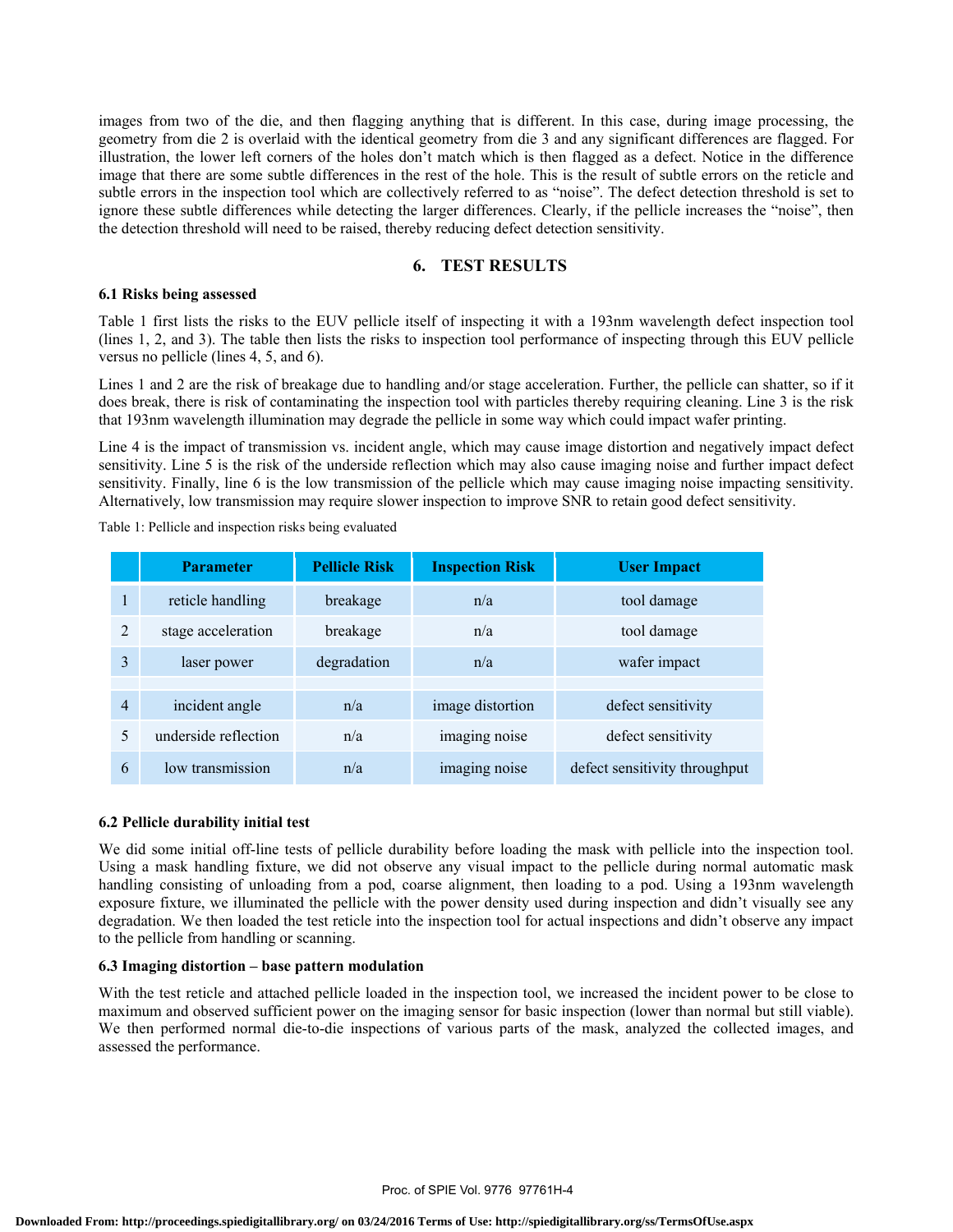Figure 7 shows a typical image of the EUV reticle. We compared base pattern modulation with and without the pellicle to assess the impact of image distortion caused by the pellicle. In this test we operated the tool under normal conditions of speed and focus and assessed base pattern modulation for three half-pitches both with and without the pellicle. To detect defects, defect SNR is the most critical parameter; whereas, base pattern modulation is less important. Some amount of base pattern modulation is helpful for alignment so some degradation is tolerable through the pellicle. Figure 8 shows the base pattern modulation comparison with and without the pellicle; the horizontal axis contains the three half-pitches assessed, the vertical axis shows the base pattern modulation. We measured less than 20% loss in base pattern modulation when inspecting through the pellicle, which we judge as acceptable for reasonable defect inspection.

Note that we aren't imaging exactly the same spot on the reticle, but rather two different spots with the same intended geometry – this represents a minor error source.



Figure 7: Typical reflected light image of EUV mask with inspection tool





## **6.4 Imaging distortion – defect signal**

Since defect sensitivity is primarily impacted by defect signal, we then checked the modulation of selected defects with and without the pellicle. The difference image in Figure shows the signal of a typical defect; the magnitude of the bright spot (or dark spot).

The graph in Figure 10 shows the defect signal magnitude for two defect types in several small sizes: a dark extension and a pinhole. These defects were in an 18nm half-pitch line/space region (1x).The solid lines show the defect signal when there is no pellicle, whereas, the dotted line shows the signal through the pellicle. For both defect types the pellicle presents only a minor impact to defect signal considering the measurement errors.

Note that we aren't imaging exactly the same defects on the reticle, but rather two different defects with the same design – this represents a minor error source.



Figure 9: Typical defect signal in the inspection tool difference image



Figure 10: Defect signal comparison without pellicle vs. with pellicle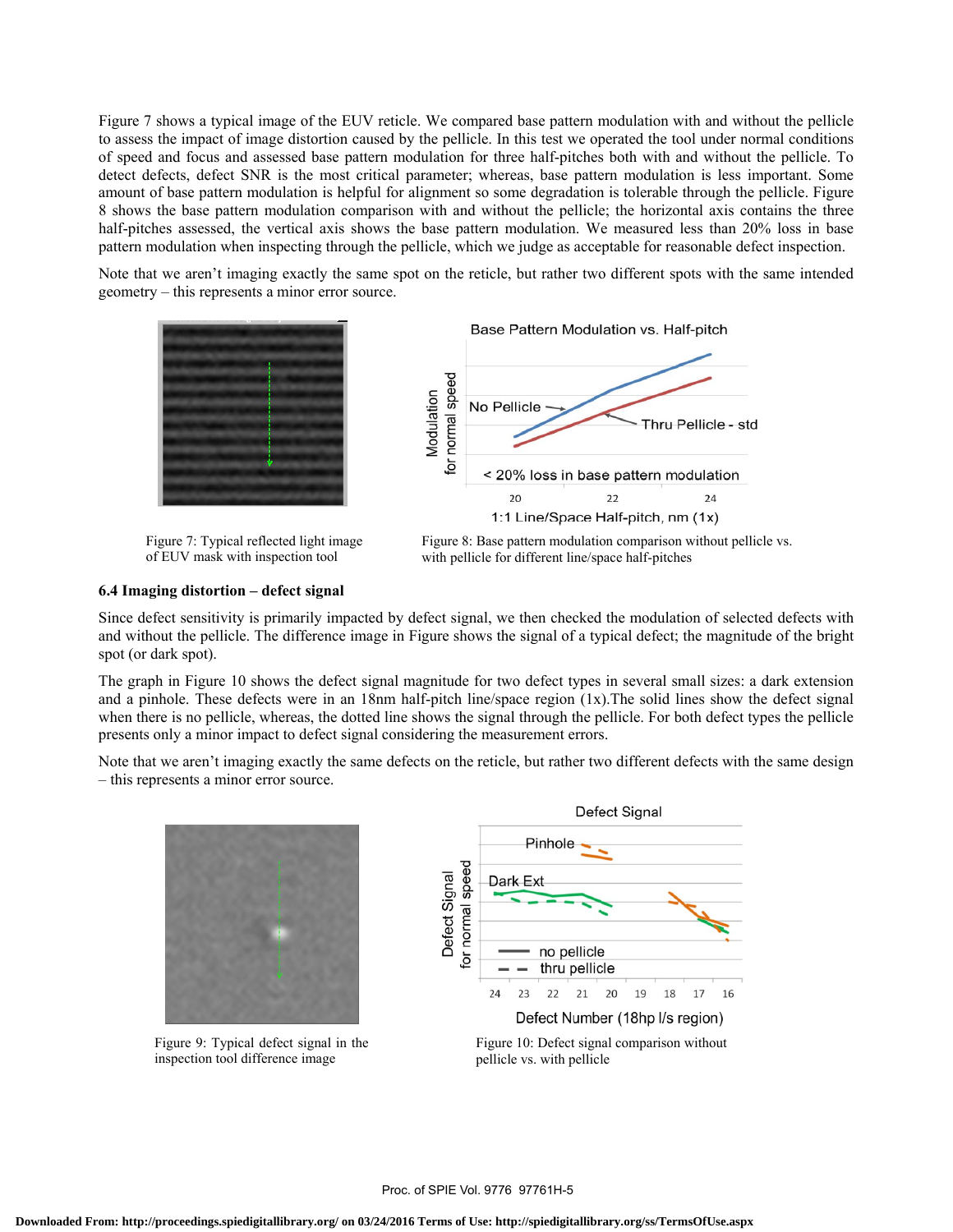#### **6.5 Through-pellicle 193nm inspection – initial test**

We then did an actual die-to-die inspection through the pellicle in a region that was previously inspected before the pellicle was mounted. Figure 11 is a full area image of the EUV mask in the inspection tool as taken by its 1x camera. The green symbols overlaid on the image are the locations of the regions inspected. For this test, we inspected through the pellicle in the 32nm hole region, the 18hp horizontal line/space region, and the 18hp vertical line/space regions as shown. All regions contain programmed defects.

Figure 12 shows the defects detected for four defect types in the horizontal line/space pattern and four for the hole pattern with the defect designs shown to the far right. The defects are largest on the right and get progressively smaller going to the left. The blue bars show the defects detected before the pellicle was mounted (no pellicle case). The orange bars represent the defects detected through the pellicle. We didn't observe any defect sensitivity differences from the pellicle in the 32nm hole region, and only minor differences in the 18hp line/space region.

We did observe noticeable noise in some of the through pellicle difference images as shown in the small clip (mottling surrounding the defect). Based upon initial analysis of the images, we believe this is noise caused by the mask making process, but this needs further investigation. This noise complicated automated analysis, so we evaluated the defect signals manually.





Figure 11: Image of EUV mask in inspection tool showing areas inspected

Figure 12: Inspection comparison without pellicle vs. with pellicle showing defects detected

# **7. CONCLUSIONS**

In conclusion, then, we feel that the 19.6nm thick silicon-nitride EUV pellicle passed the initial 193nm inspection tests for durability, optical properties, and transmittance/reflectance.

In this initial test, we showed that standard 193nm inspection had good defect performance and that the optical properties of the pellicle had little negative impact.

# **8. POSSIBLE FUTURE WORK**

From this initial work, we believe there are additional areas of study and possible improvement. These areas include: more extensive signal to noise ratio characterization with more patterns and defects, and more extensive characterization of signal-to-noise ratio versus throughput.

Further, we believe there is an opportunity to improve performance by developing optimum imaging for the through pellicle case.

Finally, we believe there may be sensitivity advantages to using slower throughput to increase light levels. In this way the user may be able to trade-off sensitivity versus throughput according to their use case.

However, before proceeding with further studies and experiments, we plan to assess the industry interest in this pellicle.